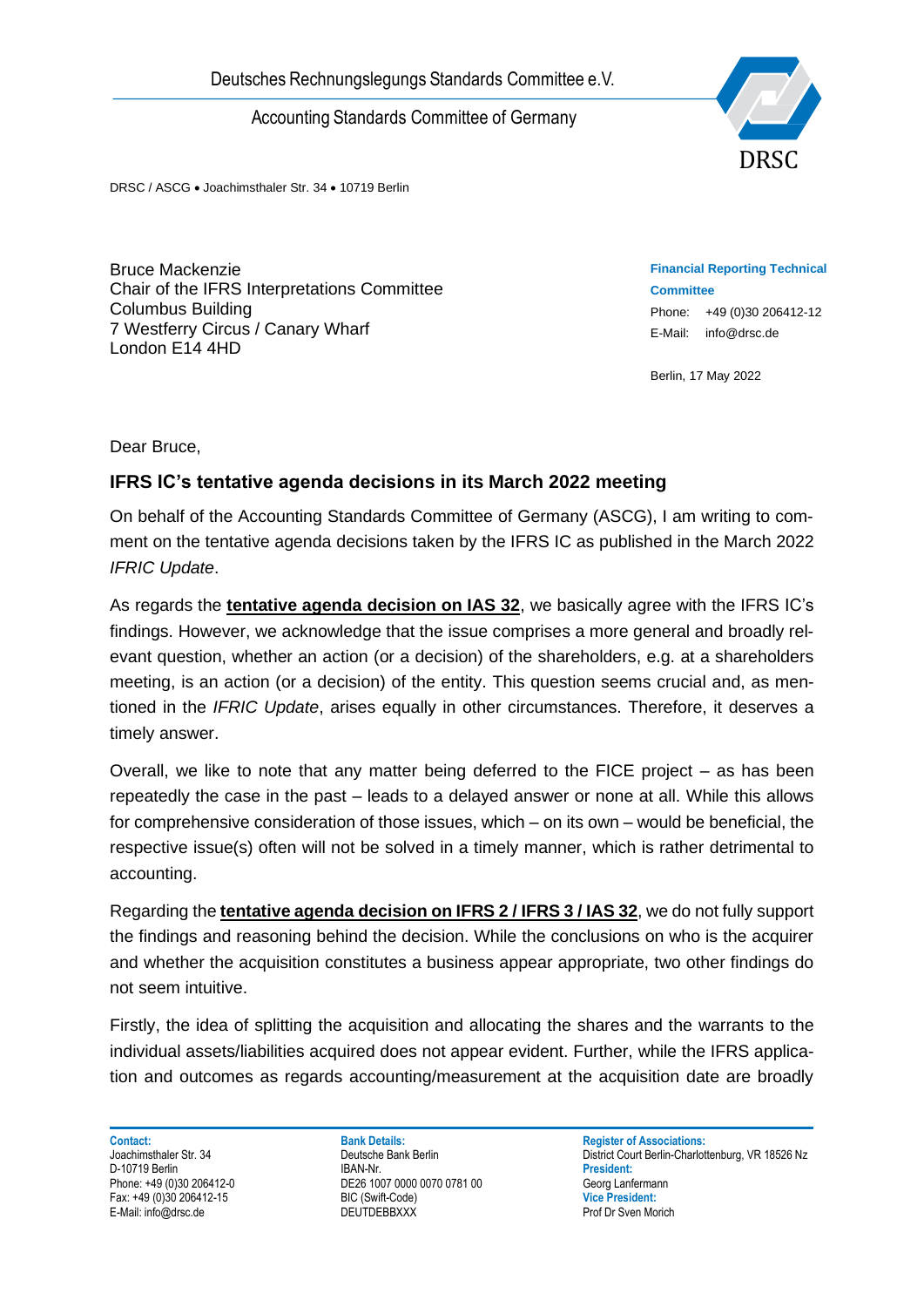Deutsches Rechnungslegungs Standards Committee e.V.

Accounting Standards Committee of Germany



explained, we acknowledge that further questions as regards subsequent measurement could arise – on which the decision's wording is silent.

Secondly, the finding that considering the legal structure of the acquisition might lead to the conclusion that the acquirer (i) assumes the SPAC warrants or (ii) does not assume the SPAC warrants opens up room for judgement. We understand that the IFRS IC does not suggest which of the two conclusions applies to the fact pattern submitted, nor does the IFRS IC provides further details on how to appropriately conclude on this question more generally. Overall, we feel that the decision and the respective wording do not add to clarity or to consistent application.

As regards the **tentative agenda decision on IFRS 16** (in respect of the lessor), the decision and the reasons behind do not appear fully comprehensible. More generally, this issue again touches on the interaction of modification vs. impairment vs. write-off vs. derecognition, which still awaits clarification. (We refer to our respective comments in our comment letter, dated 28 January 2022, to the PIR on IFRS 9 / classification and measurement.) It seems worth integrating and discussing this complex issue comprehensively within the next PIR on IFRS 9 / section "Impairment".

As regards the **tentative agenda decision on IFRS 17**, we agree with the conclusions of the IFRS IC on the technical matters, in particular with the general finding that IFRS 17.B119 contains a principle without prescribing particular methods for determining the quantity of benefits.

In addition, we like to note that this tentative agenda decision is taken close to the date of initial application of IFRS 17. hile we do not generally object to solving application issues even close to initial application, we have been made aware of concerns by insurance entities in respect of this particular case.

Due to the complexity of IFRS 17, accompanied by a parallel run of IFRS 4 / IAS 39 and IFRS 17 / IFRS 9 throughout 2022, these entities are currently in a crucial period of implementation and facing a high workload. Hence, for these entities it might be impracticable to implement further changes before the effective date of IFRS 17 that derive from an agenda decision. This said, we suggest that the IFRS IC thoroughly discusses, and potentially clarifies, how the principle "sufficient time" to implement applies in the respective context. Further, we kindly ask the IFRS IC to carefully consider which steps it undertakes in responding to a submission that affects IFRS requirements right before initial application.

We would like to add more generally that IFRS IC deliberations on new or just amended IFRS requirements come along with an additional challenge: The agenda decisions do not only affect the crucial implementation period, but there is also only limited accounting practice yet (be it predominance or diversity) which can be considered and analysed. Therefore, we urge the IFRS IC to carefully consider the due process it undertakes in responding to those submissions